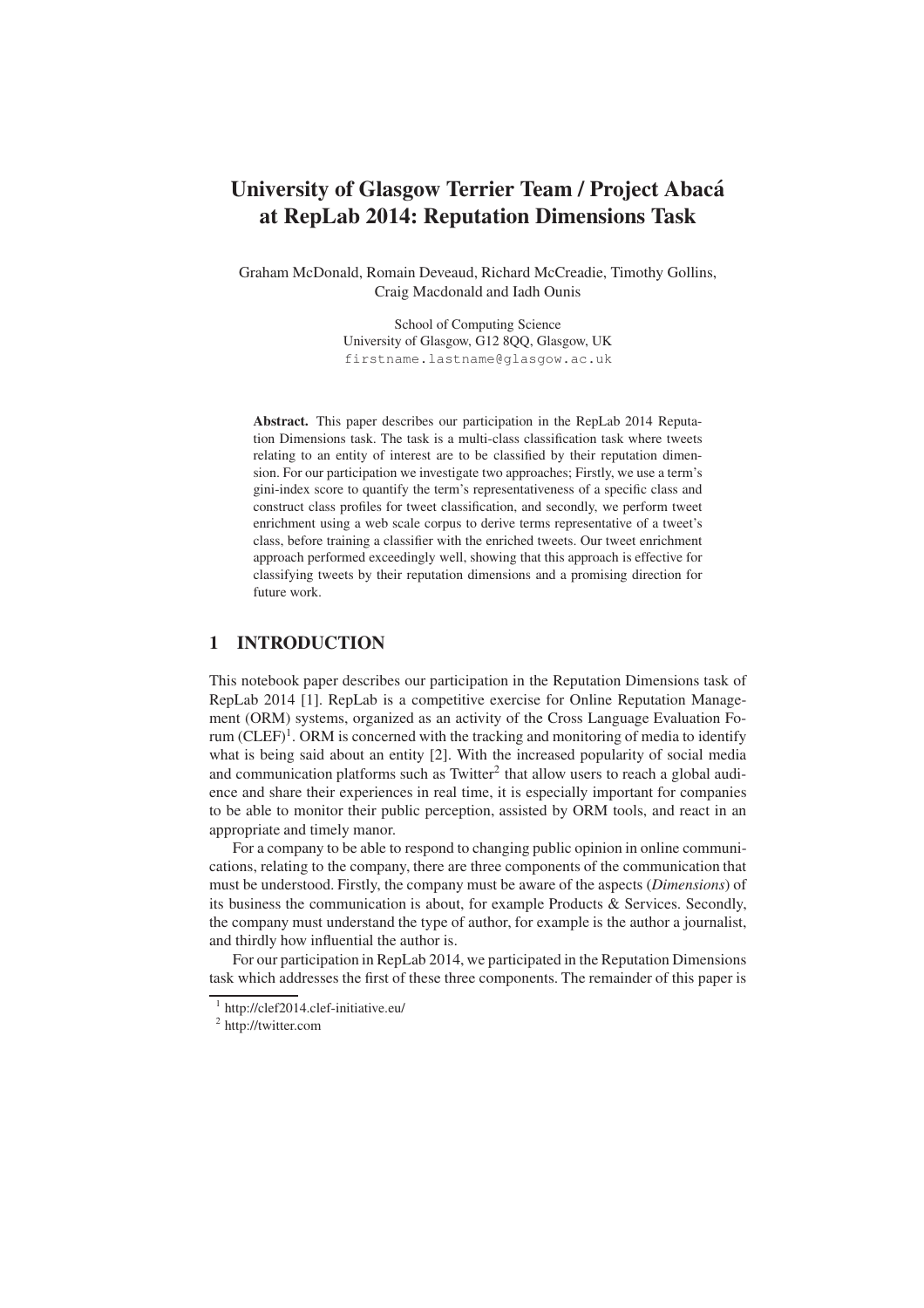structured as follows. Section 2 gives an overview of the Reputation Dimensions task before Section 3 outlines our classification approaches. Section 4 presents the results of our submitted runs and, finally, in Section 5 we present our conclusions.

# 2 THE REPUTATION DIMENSIONS CORPUS AND TASK

In this section we give an overview of the Reputation Dimensions corpus and task. The corpus consisted of English and Spanish tweets crawled during the period 1st June 2012 to 31st December 2012, with just over 75% English tweets. Each tweet related to at least one of 31 entities of interest from the Banking and Automotive industries. For each entity, there were at least 2,200 tweets, with at least 700 and 1,500 tweets for the training and test sets respectively. The most recent tweets were used for the test set. Participants were provided the tweet ids and had to download the tweet text directly from Twitter. To retrieve the tweet text, we used the Java tool provided by the RepLab organisers.

The Reputations Dimensions task is a multi-class classification task. Participating systems were to classify tweets as one of the seven reputation dimensions (Innovation, Citizenship, Leadership, Workplace, Governance, Performance and Products & Services) defined in the RepTrak Framework by the Reputation Institute<sup>3</sup>. The data set also included the "Undefined" class for tweets that were not classified as one of these seven dimensions. Undefined tweets are not included in the evaluation.

# 3 CLASSIFICATION APPROACHES

In this section we give an overview of the approaches we deployed for our participation in the Reputation Dimensions task. The research questions we address in our participation are twofold: (1) Can we use the gini-index of a term as a measure of the terms belonging to a reputation dimension to construct dimension profiles for tweet classification? and 2) Can we identify a tweet's reputation dimension with greater accuracy by enriching the tweet using a web scale corpus?

The remainder of this section is structured as follows: Section 3.1 outlines our Reputation Dimension Profiling approach, then Section 3.2 gives an overview of our approach for tweet enrichment.

#### 3.1 REPUTATION DIMENSION PROFILING

For our dimension profiling approach we convert the tweets to lower case, remove nonalphanumeric characters, new lines and URLs, before using the Terrier Information Retrieval Platform [3] to remove stop-words and index the tweets for each class (as defined in the gold standard). We discard terms with a term frequency of  $\lt$  3 before calculating the conditional probability of a term belonging to each class, normalised by the class distribution over the collection. Using this probability, we calculate a term's gini-index [4] score to quantify the terms discriminatory power between classes. Tweets

<sup>&</sup>lt;sup>3</sup> http://www.reputationinstitute.com/about-reputation-institute/the-reptrak-framework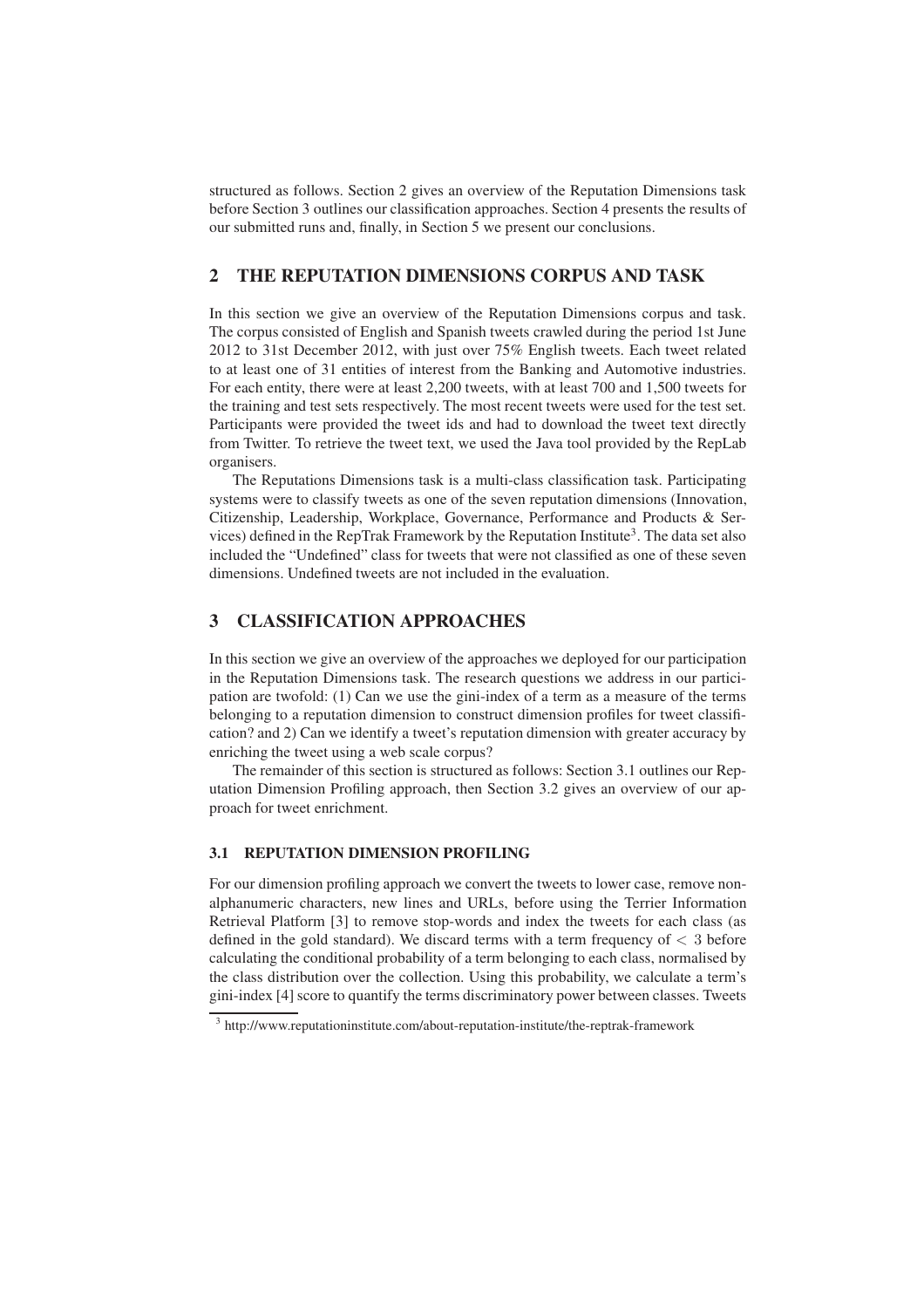and profiles are then represented as term frequency vectors and we classify tweets to their closest dimension profile using cosine similarity. For developing this approach, we performed a 5-fold cross validation on the training data creating profiles from the training split of each fold.

The "Undefined" class is included in our gini-index calculations, resulting in scores in the range of 0.125 (least discriminative terms) to 1 (most discriminative terms). For terms with a suitably high gini-index score, we use the term's class conditional probability to determine the class that the term is most representative of and add the term to the class profile. Appropriate gini-index and class conditional probability thresholds were determined by parameter analysis, resulting in profiles constructed from terms with a gini-index score  $\geq$  0.3 and a class conditional probability  $> 0.1$ .

We submitted three runs employing this gini-index technique: Firstly, uogTr\_RD\_1 classifies tweets using profiles constructed by the process. Secondly, uogTr\_RD\_2 constructs profiles using this process before enriching the profiles with expansion terms derived from Wikipedia<sup>4</sup>. Finlay, uogTr\_RD\_2 constructs profiles using this process before enriching the profiles with class specific query expansion terms.

#### 3.2 TWEET ENRICHMENT

For our tweet enrichment approach we pre-process tweets using the same approach as in Section 3.1 (converting to lowercase, removing non-alphanumeric characters, new lines and URLs), before enriching the tweets.

To obtain enrichment terms, we use Terrier to submit a raw tweet as a query to a large contemporaneous web corpus. The top 10 retrieved documents then form a pseudo-relevant document set. We calculate the entropy of each term within the set of retrieved documents, and we select the top 20 terms with the highest entropy as the most informative terms related to the tweet. Then, we enrich the pre-processed tweets by appending these informative terms. Stop-words are removed from the enriched tweets, which are further converted into term frequency feature vectors that are used to train several types of classifiers in Weka [5], using 10-fold cross validation.

We submitted two runs employing this technique: Firstly, for uogTr<sub>-RD</sub>-4 we train an SVM model using Weka and LibSVM [6]. Secondly, for uogTr RD 5 we train the Weka implementation of the Random Forests [7] classification algorithm.

### 4 RESULTS

A total of 30 systems were submitted for the Reputation Dimensions task. The task organisers also reported on a baseline text classification approach that used tweet words as feature vectors to train an SVM classifier. Results were reported ranked by the system's overall Accuracy.

Table 1 presents the accuracy scores of our runs plus the baseline approach and the mean over all 31 submissions.

<sup>4</sup> http://en.wikipedia.org/wiki/Main Page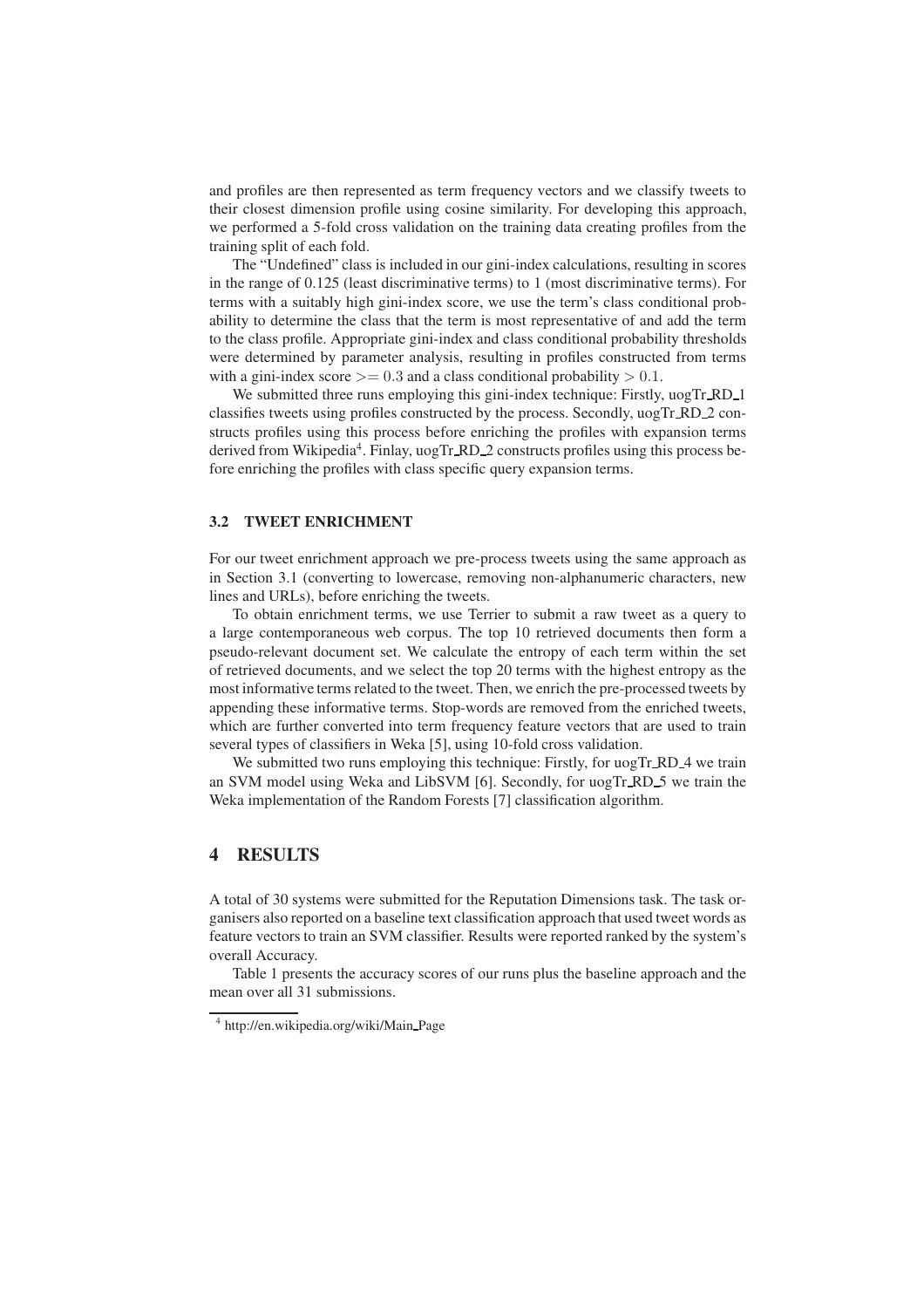Table 1. Submitted Runs: Overall Accuracy Score

| System          | Accuracy |
|-----------------|----------|
| $\log Tr_R D_1$ | 0.4960   |
| uogTr_RD_2      | 0.6205   |
| uogTr_RD_3      | 0.6086   |
| uogTr_RD_4      | 0.7318   |
| uogTr_RD_5      | 0.6871   |
| mean            | 0.6424   |
| baseline        | 0.6221   |

We see that our Tweet Enrichment approach with SVM model performed excellently being ranked first with an accuracy score of 0.7318. The Tweet Enrichment approach with a Random Forests model also performs well, achieving an accuracy score of 0.6871 markedly above the baseline score of 0.6221.

Our Dimension profiling approach performed less well due to the fact that increasing gini-index and class conditional probability thresholds results in the selection of fewer discriminative terms for a class profile, therefore profiles become smaller as they become more class specific. This makes the task of classifying previously unseen tweets increasingly difficult due to the sparse nature of tweets. Enriching the dimension profiles counteracted this somewhat, as we see increased performance using the enriched profiles from 0.4960 for uogTr\_RD\_1 to 0.6086 and 0.6205 for uogTr\_RD\_3 and uogTr RD 2 respectively.

Table 2 shows the relative frequency of classes for classified tweets calculated as #class predictions/total tweets classif ied∗<sup>100</sup> and Table 3 shows the precision and recall for each of the classes. We see that most of the runs are slightly biased towards the largest class "Products and Services" but the runs that performed best achieved notably higher precision on smaller classes such as "Innovation" and "Leadership". We would expect to be able to further improve our results by achieving higher precision scores for "Workplace" and "Performance".

|                                               | Innovation | Citizenship | Leadership | Workplace | Governance | Performance | Products and<br>Services |
|-----------------------------------------------|------------|-------------|------------|-----------|------------|-------------|--------------------------|
| uogTr_RD_1                                    | 9.24       | 18.09       | 4.95       | 14.90     | 13.03      | 4.97        | 34.79                    |
| $\mu$ og $\text{Tr}$ <sub>RD</sub> $\text{2}$ | 3.41       | 14.91       | 2.60       | 9.58      | 10.36      | 2.59        | 56.52                    |
| $uogTr_R$ RD $-3$                             | 4.52       | 14.20       | 2.61       | 7.78      | 8.99       | 2.83        | 59.04                    |
| uogTr_RD_4                                    | 0.77       | 17.87       | 1.34       | 2.51      | 9.46       | 5.40        | 64.69                    |
| $uogTr_RD_5$                                  | 0.03       | 9.78        | 0.16       | 0.18      | 4.34       | 1.69        | 83.79                    |
| baseline                                      | 0.10       | 12.26       | 1.32       | 0.90      | 8.01       | 2.51        | 74.88                    |
| gold standard                                 | 1.08       | 17.89       | 2.64       | 4.00      | 12.08      | 5.68        | 56.60                    |

Table 2. Relative Frequency of Classes for Classified Tweets.